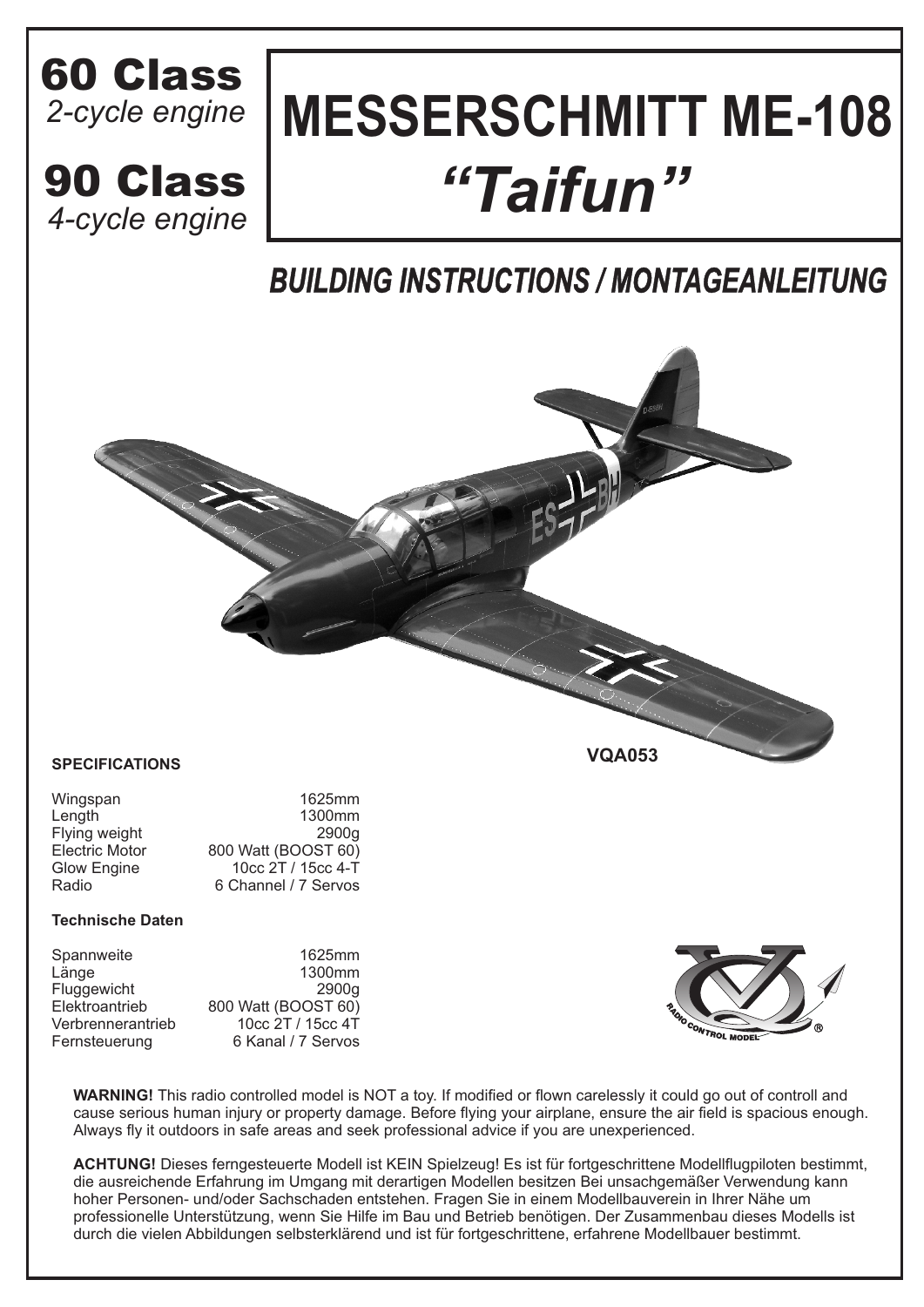

 $1.0$ mm =  $3/64$ "  $1.5$ mm =  $1/16"$  $2.0$ mm =  $5/64"$ 2.5mm = 3/32"  $3.0$ mm =  $1/8$ "  $4.0$ mm =  $5/32"$ 5.0mm = 13/64"  $6.0$ mm =  $15/64"$ 10mm = 13/32" 12mm = 15/32" 15mm = 19/32" 20mm = 51/64"  $25mm = 1"$ 30mm = 1-3/16"  $45mm = 1 - 51/64"$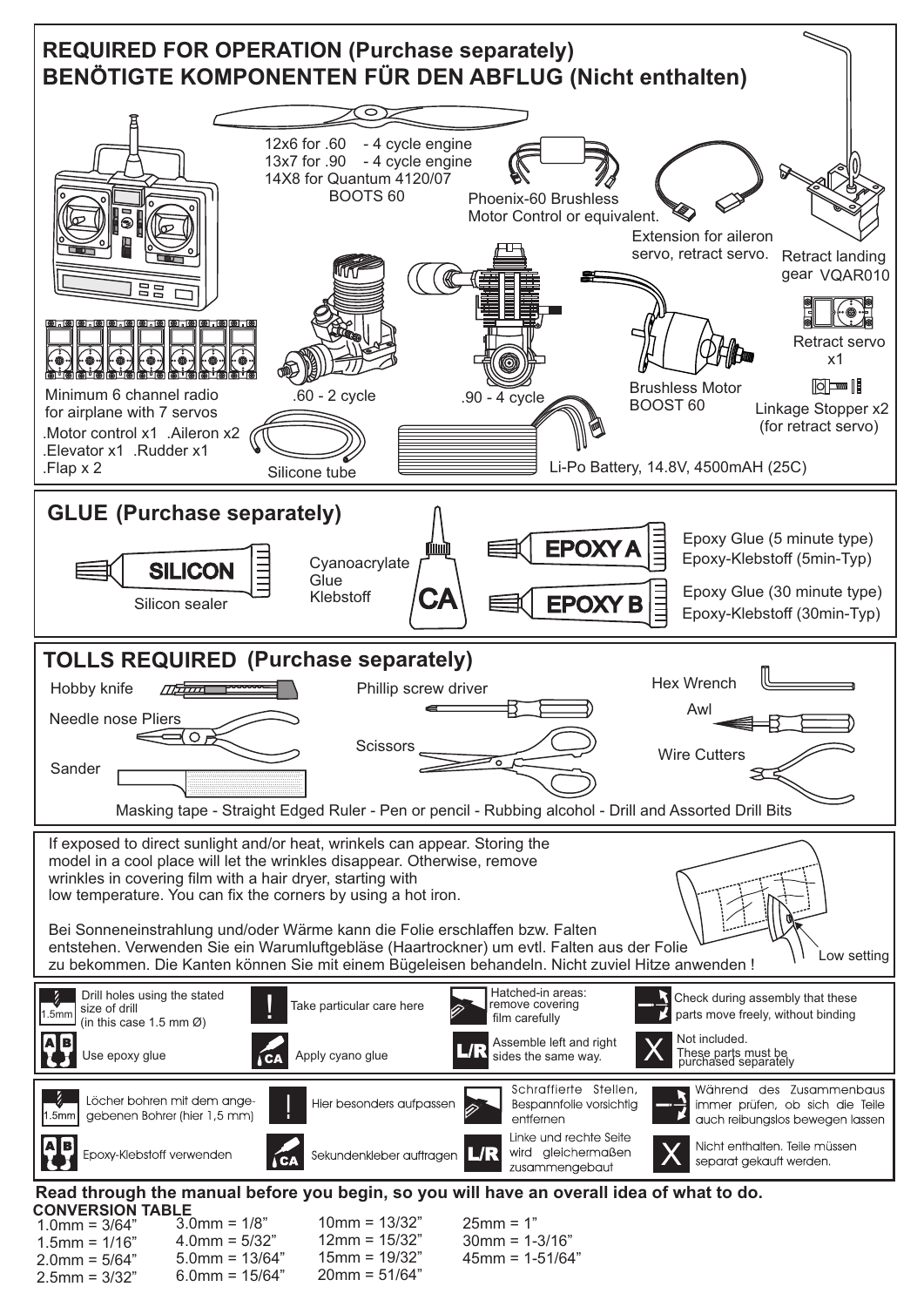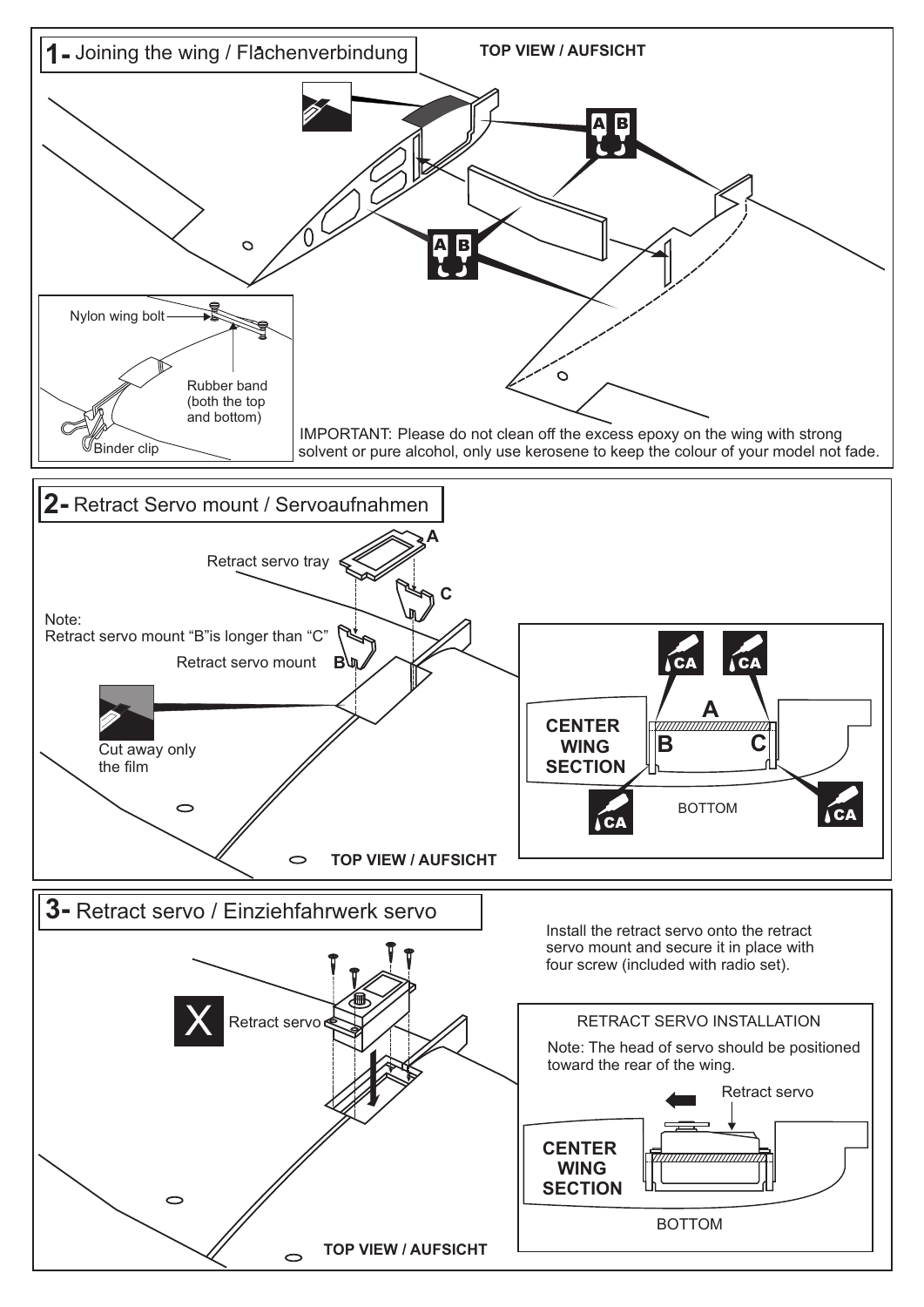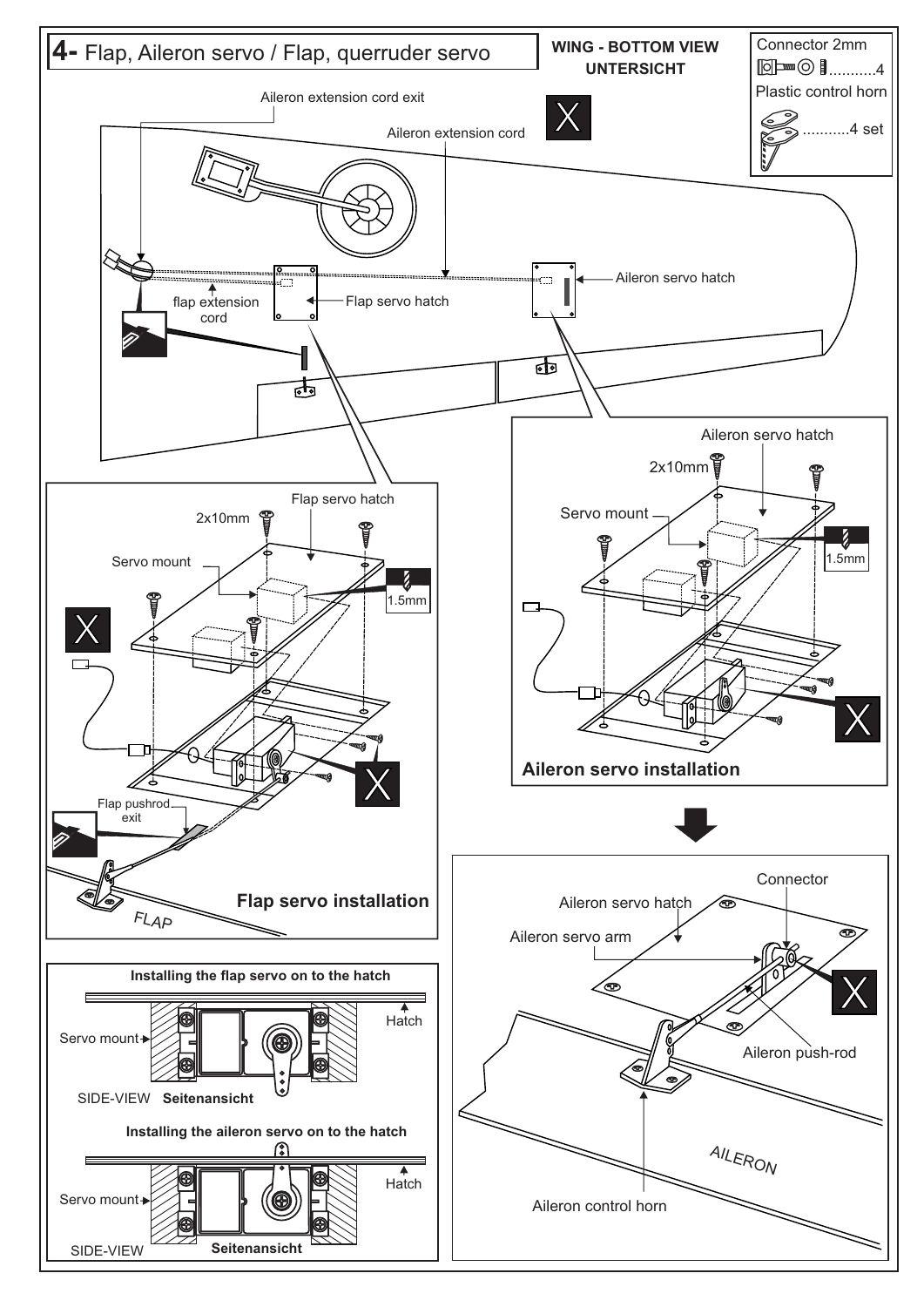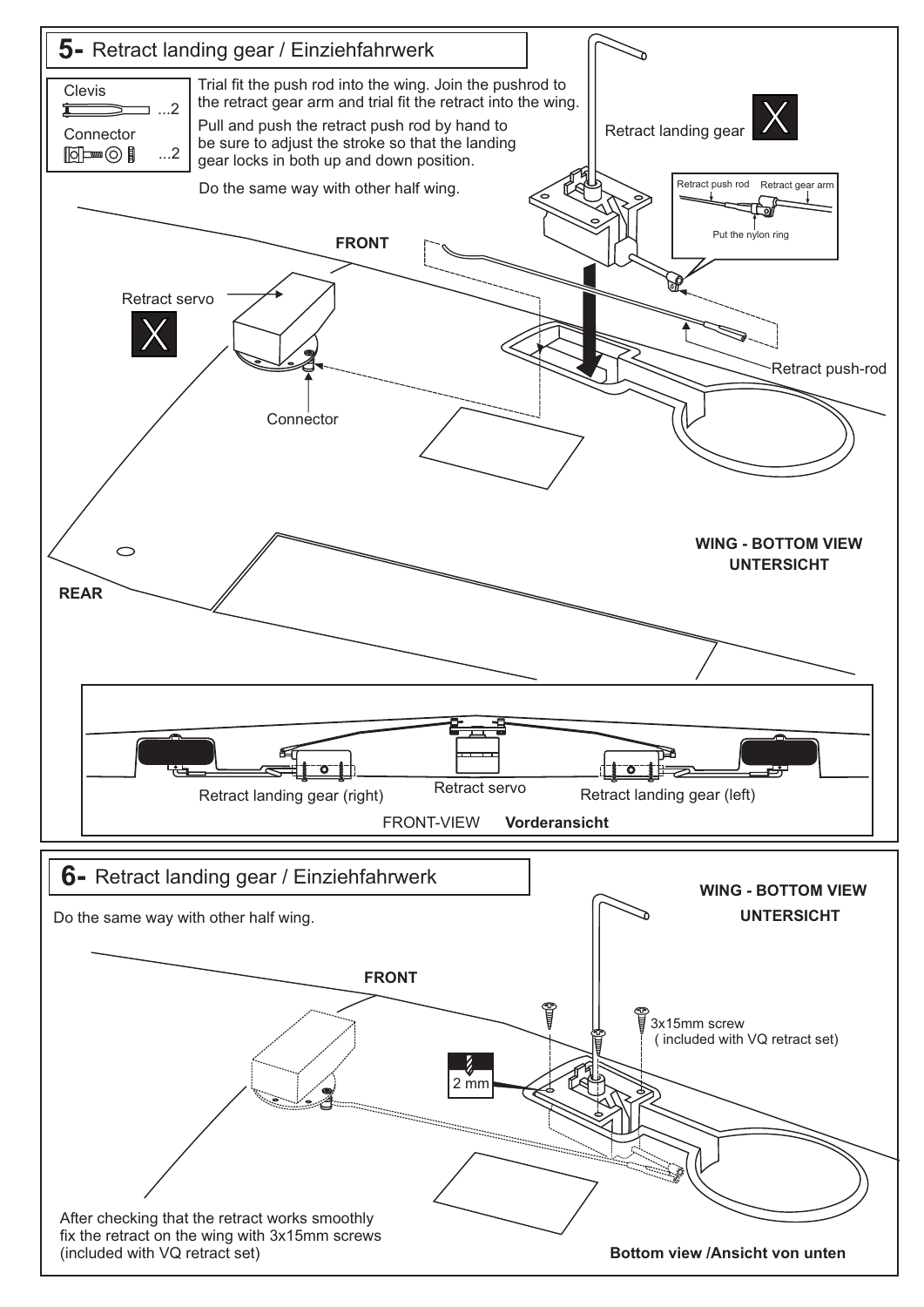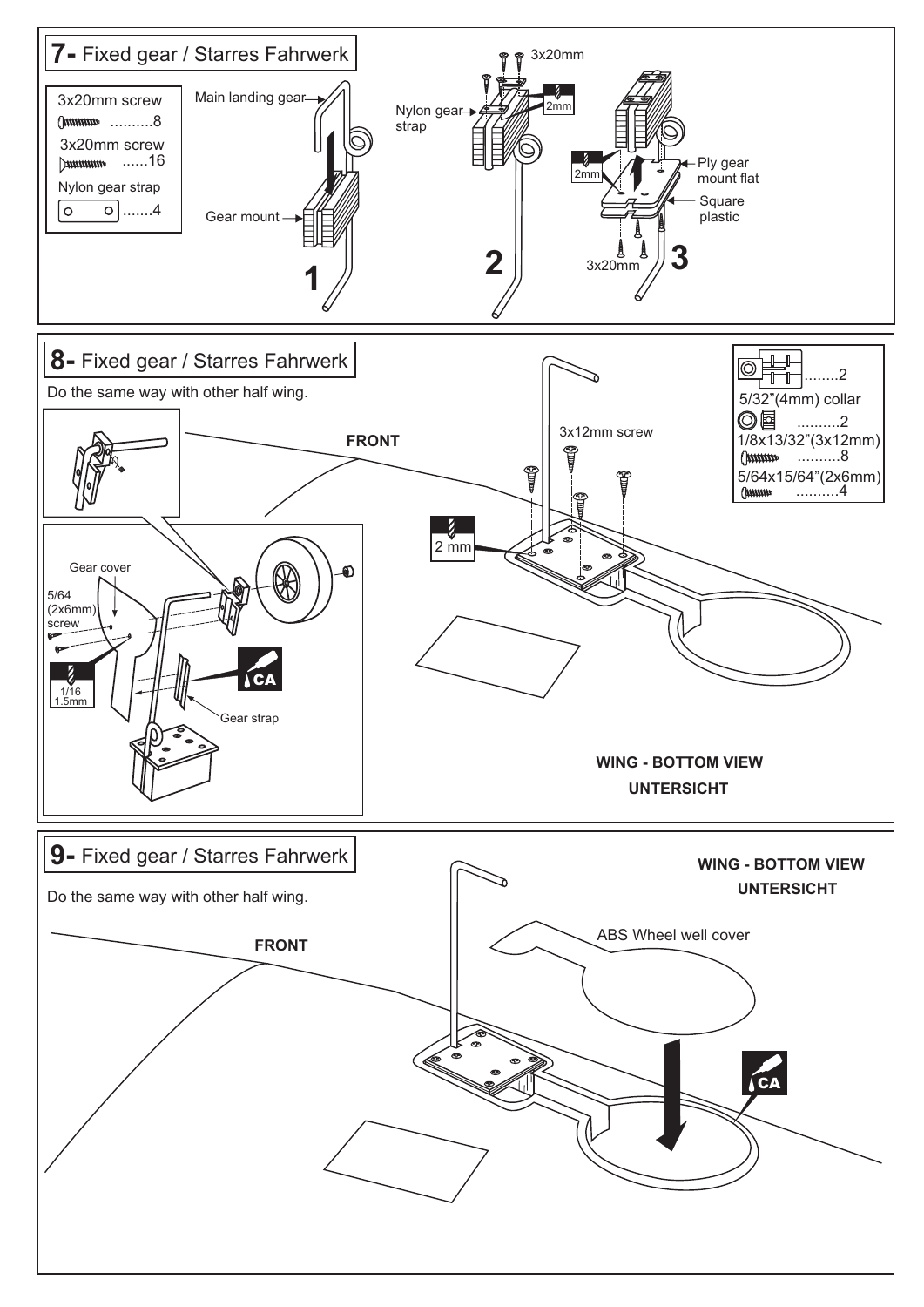![](_page_6_Figure_0.jpeg)

![](_page_6_Figure_1.jpeg)

**Hinge** 

A|B

**STABILIZER** 

Apply 5 min. Epoxy both the top and bottom.

Petroleum jelly

### **12-** Elevator / Hohenruder

Apply a thin layer of machine oil or petroleum jelly to only the pivot point of the hinges on the elevator, then push the elevator and its hinges into the hinge slots in the trailing edge of the horizontal stabilizer. There should be a minimal hinge gap.

When satisfied with the and alignment, hinge the elevator to the horizontal stabilizer using 5 minute epoxy. Make sure to apply a thin layer of epoxy to the top and bottom of both hinges and to inside the hinge slots. Repeat the previous procedures to hinge the second elevator to the other side of the horizontal stabilizer.

![](_page_6_Picture_5.jpeg)

**Securely glue together. If coming off during flight, you lose control of your air plane.**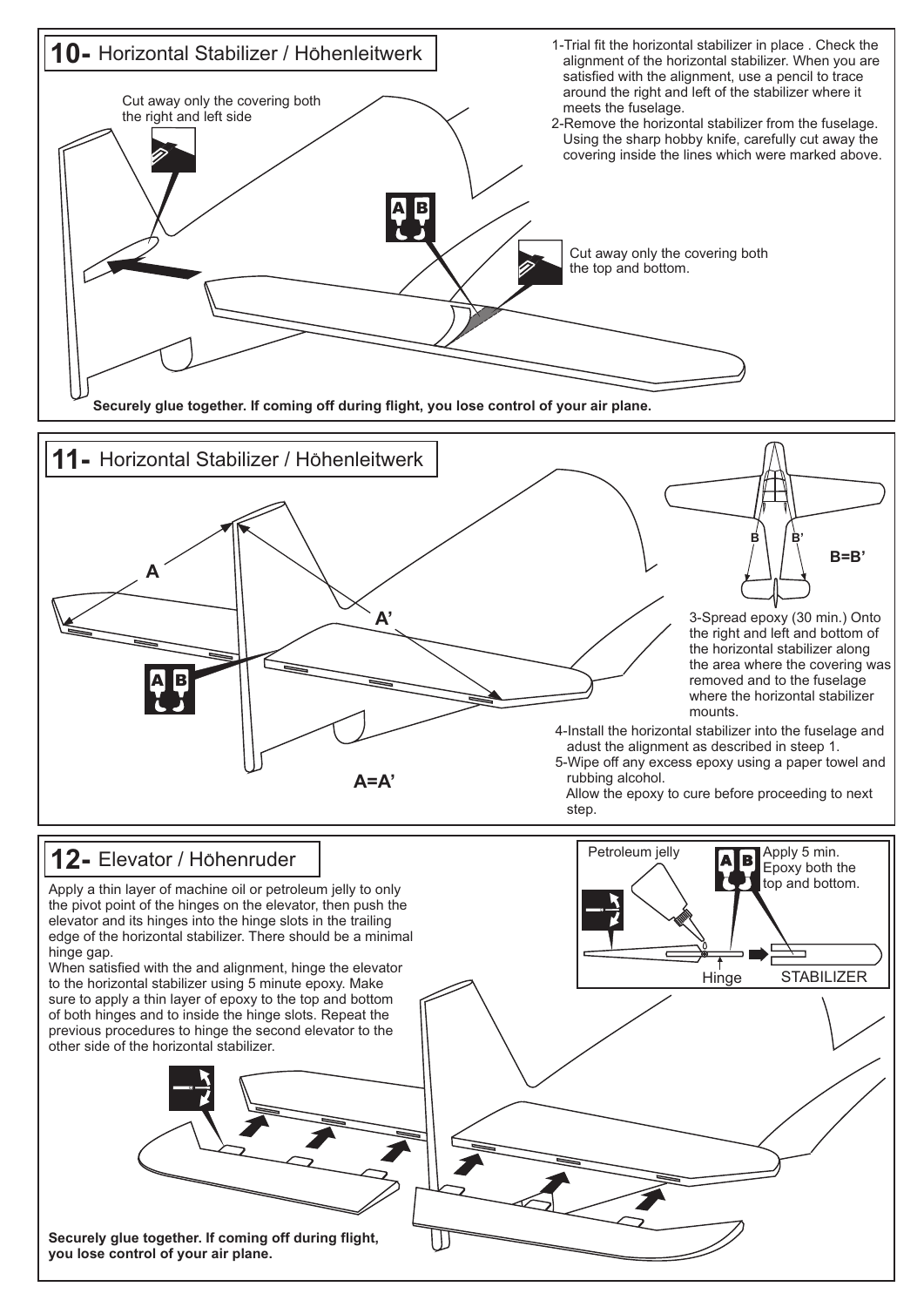![](_page_7_Figure_0.jpeg)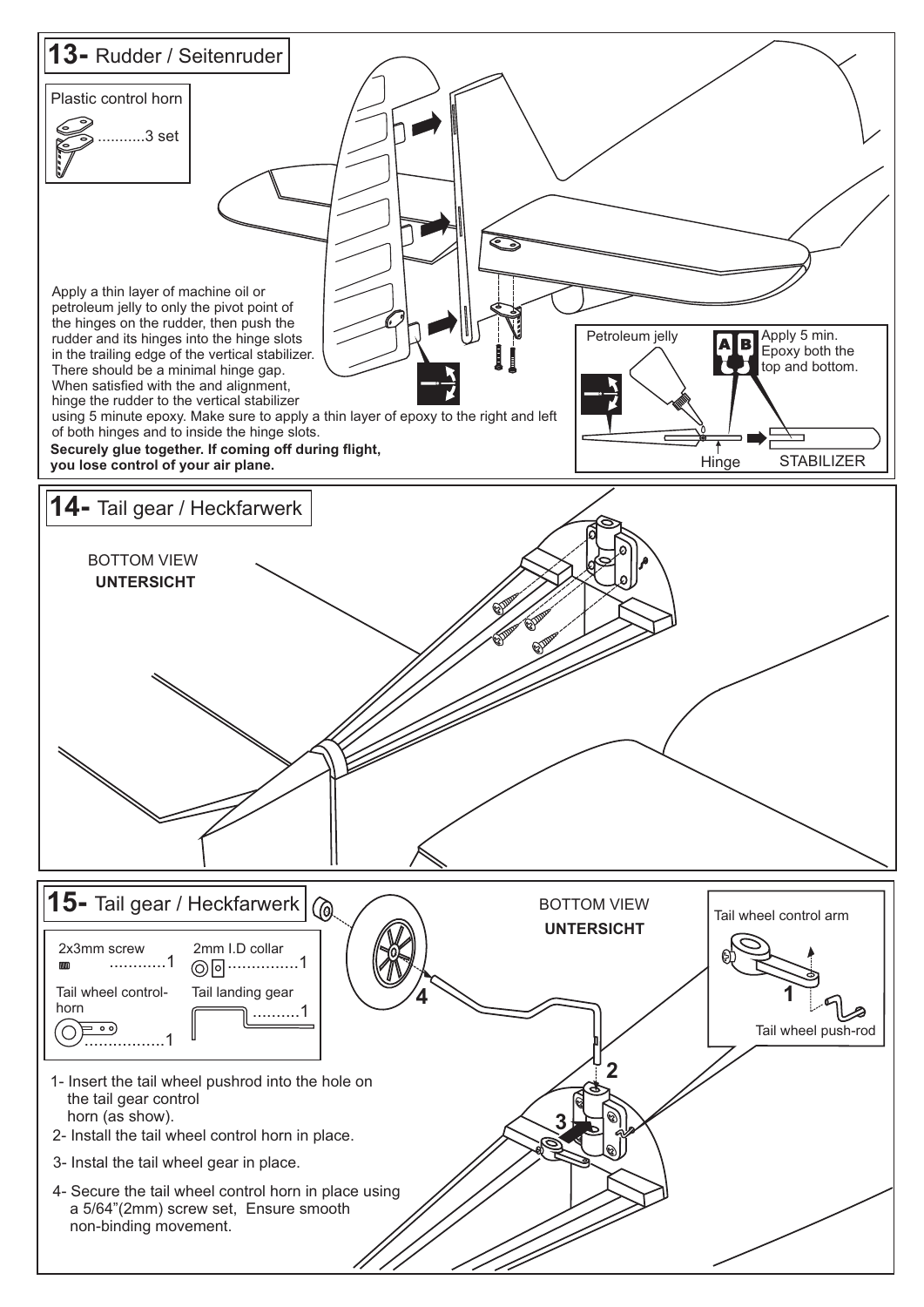![](_page_8_Figure_0.jpeg)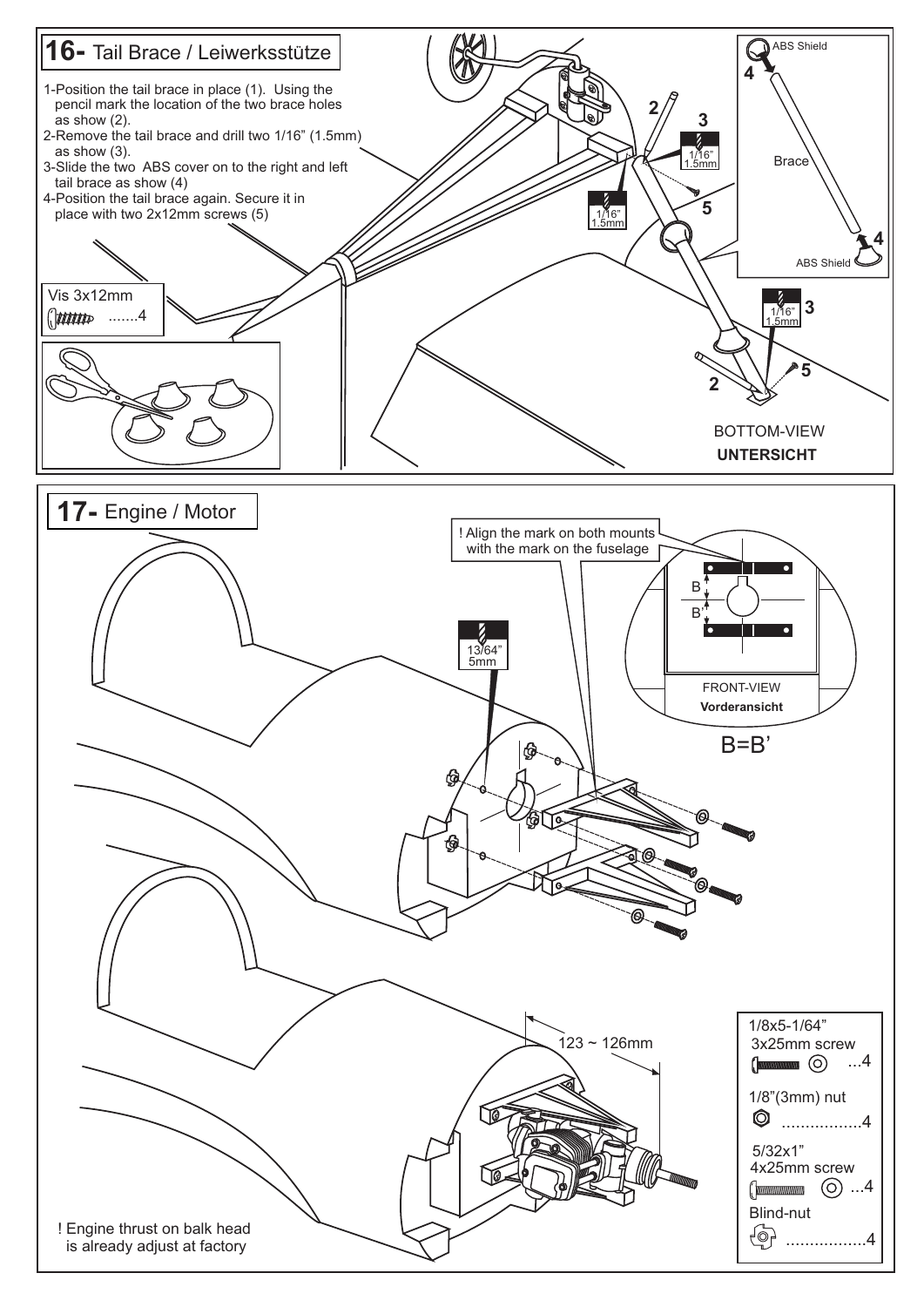![](_page_9_Figure_0.jpeg)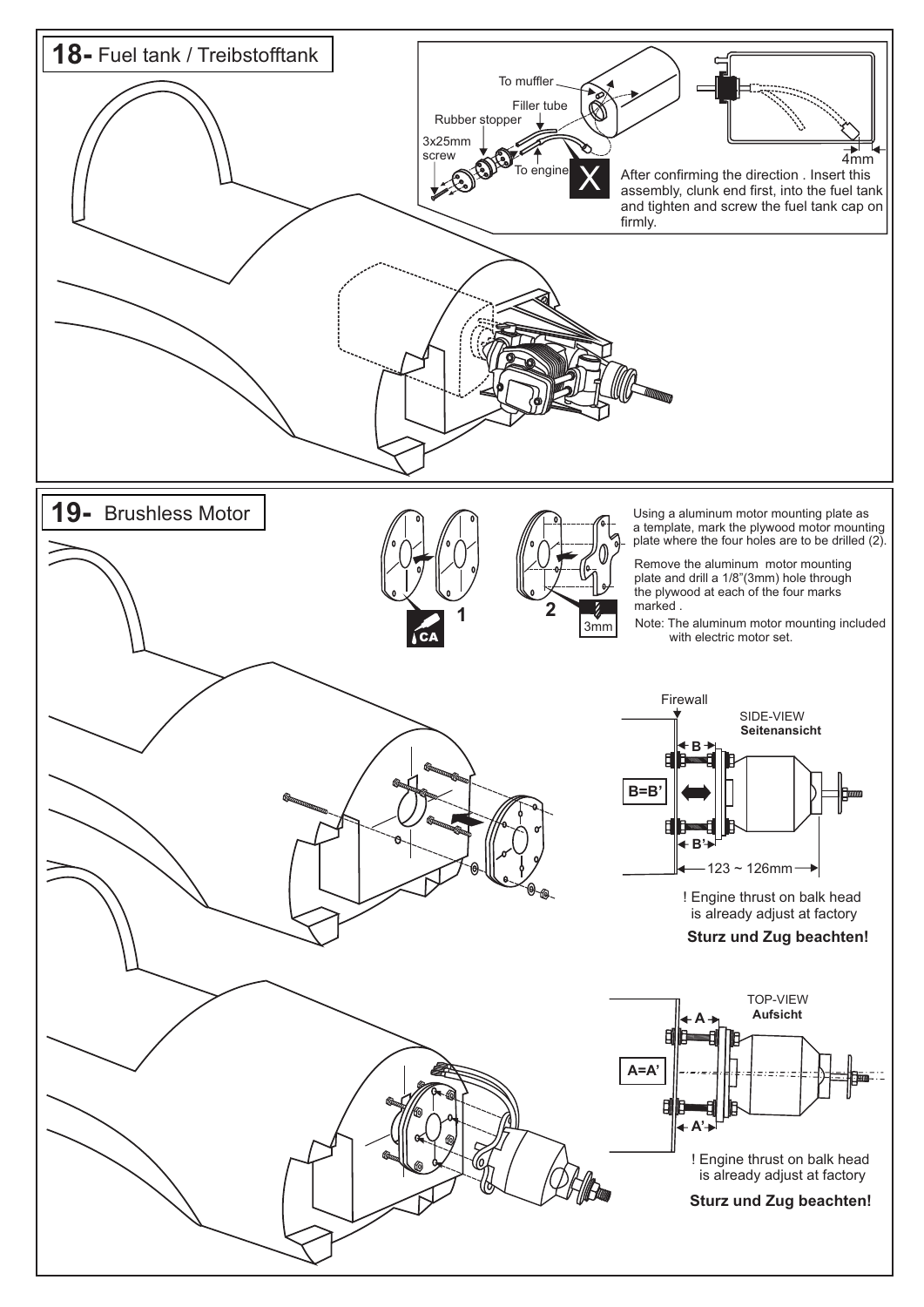![](_page_10_Figure_0.jpeg)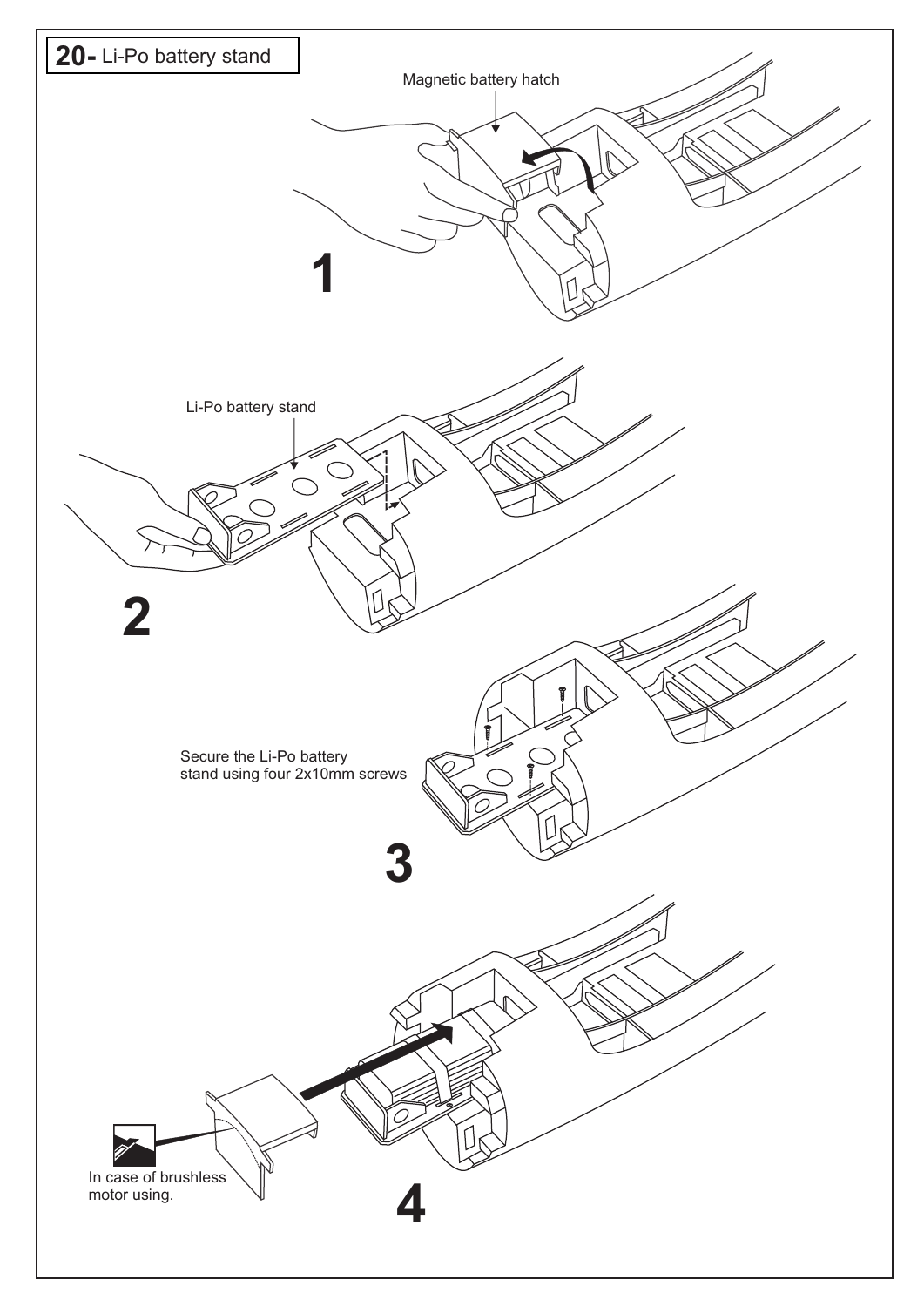![](_page_11_Figure_0.jpeg)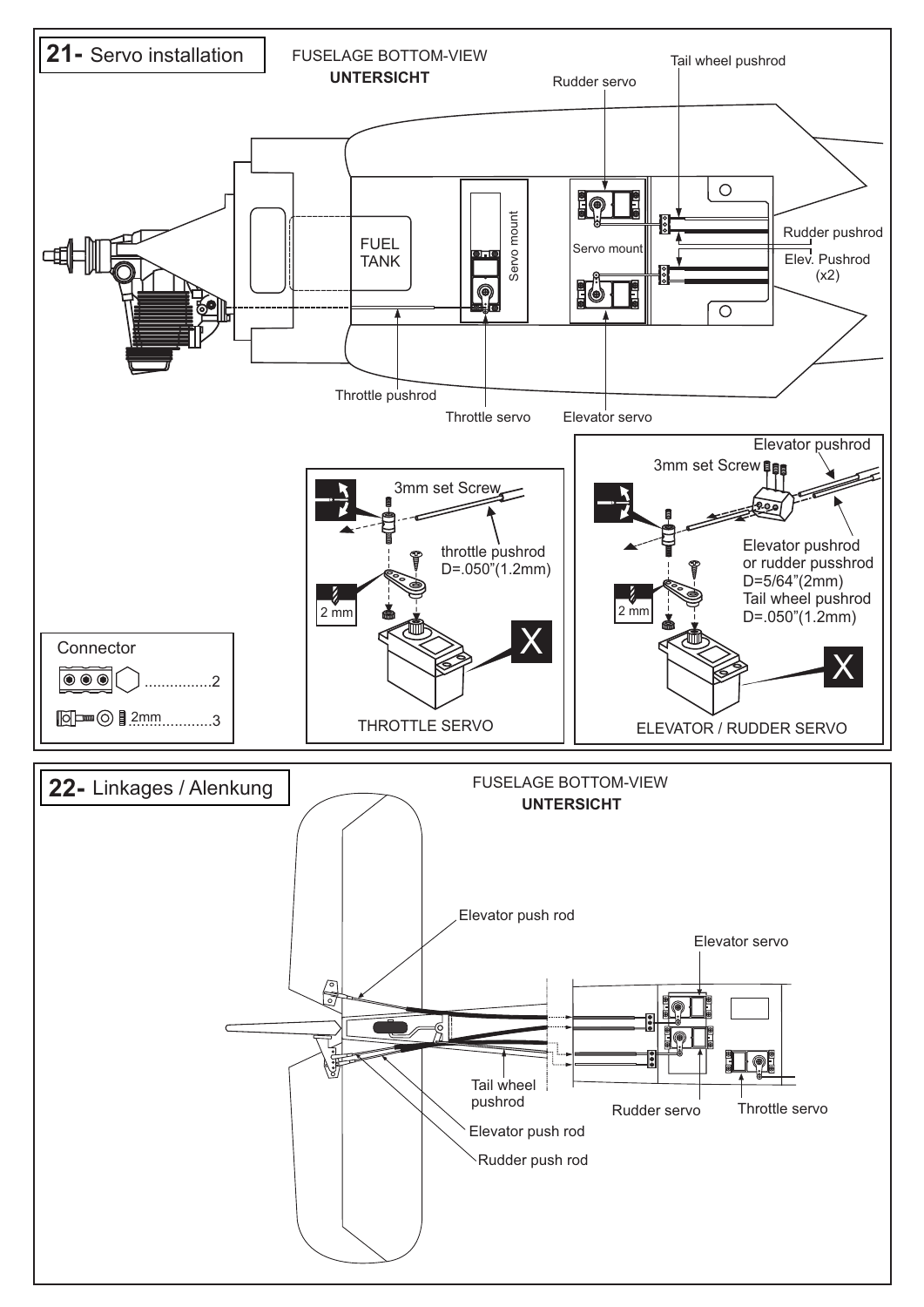![](_page_12_Figure_0.jpeg)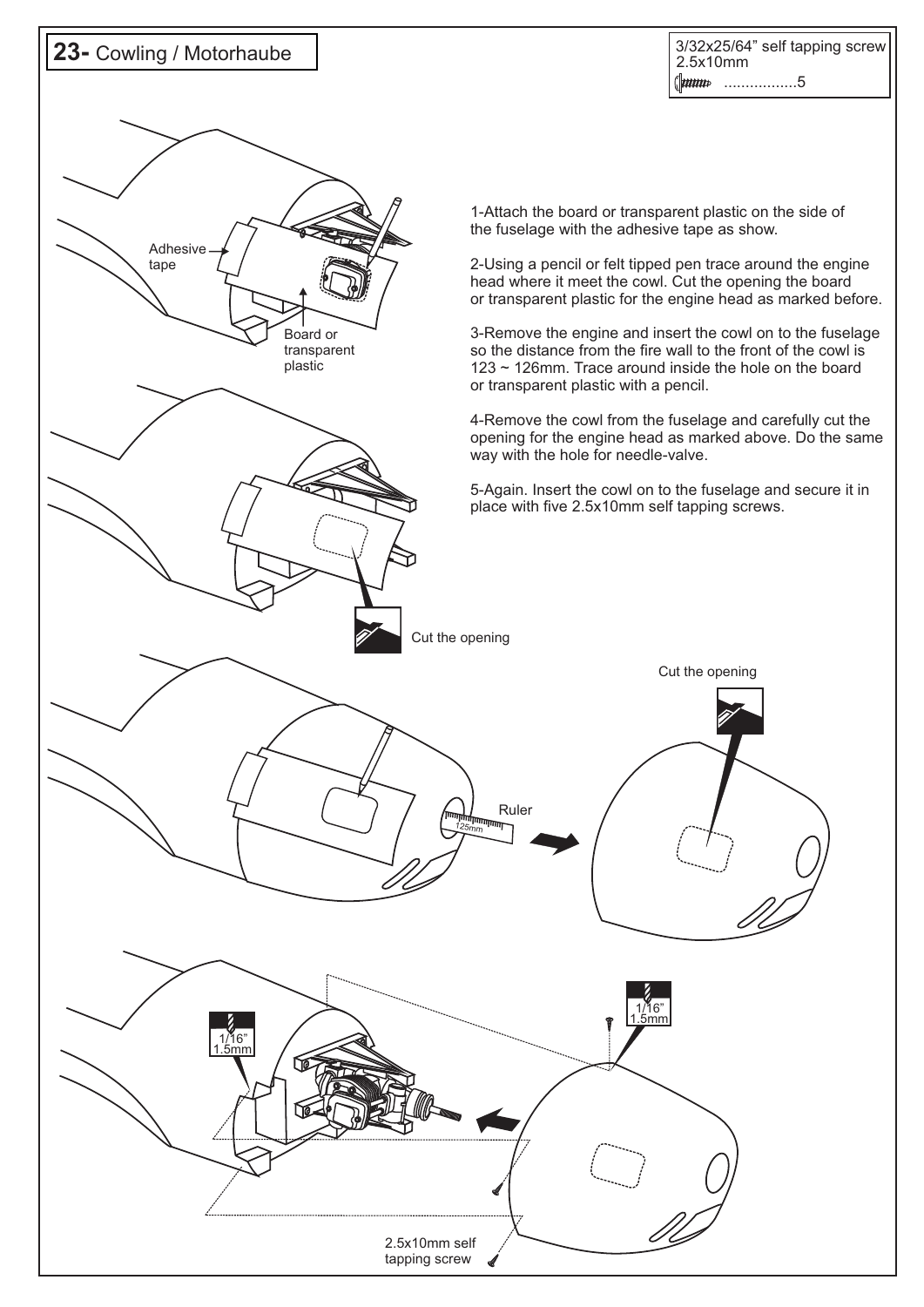![](_page_13_Figure_0.jpeg)